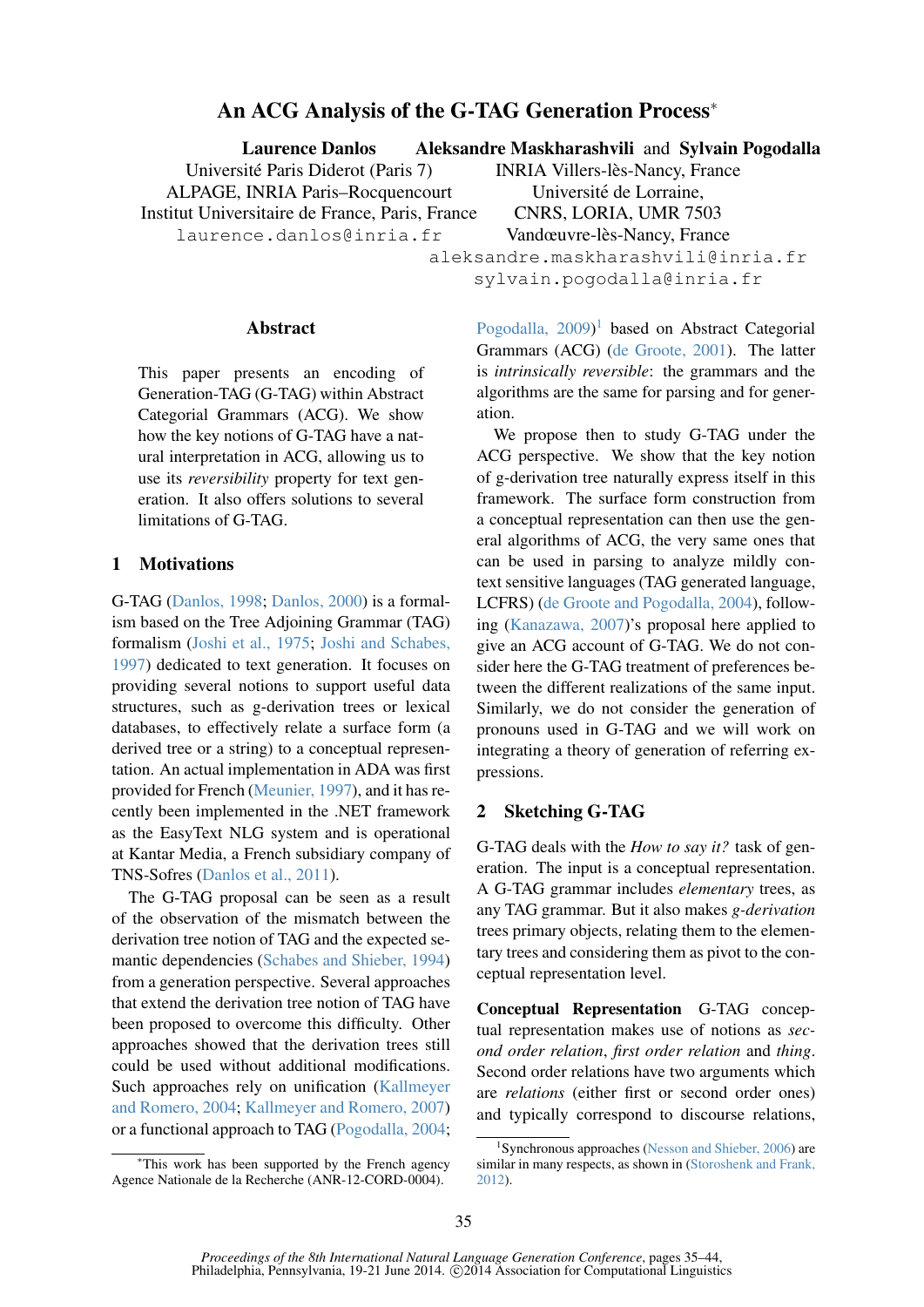whereas first order relations have *things* as their arguments. While (Danlos, 2000) uses reified formulas of a logical conceptual representation language as G-TAG inputs, it can also be represented as a higher-order logical formula (Meunier, 1997) or as a SDRT-like formula (Danlos et al., 2001). We follow here this presentation. Equation (1) exemplifies an input that could be realized as *Jean a passe l'aspirateur pour ´ etre r ˆ ecompens ´ e par ´ Marie. Puis il a fait une sieste* (John has vacumed in order to be rewarded by Mary. Then he took a nap).

SUCCESSION(GOAL(VACUUMING(Jean), REWARDING(Marie, Jean)), NAPPING(Jean)) (1)

G-TAG Lexical Database A lexical entry of G-TAG corresponds to a lemma. For each lexical entry (i.e. lemma) there is a set of TAG elementary trees which corresponds to it. Among the TAG elementary trees that correspond to a given lexical entry, there is the canonical representative, and all the other representatives are represented by adding features to the canonical representative. For example, if the lexical entry is to love, then the canonical representative will be the active form of the verb to love. Then the passive alternation is represented by adding a feature [+passive] to to love. Moreover, all the lexical entries attached to a concept (such as SUCCESSION) belong to a same *lexical base*. So for a concept, there can be a lexical entry describing verbal realizations of the concept. These realizations can correspond to the active or to the passive forms, etc. There can also be a lexical entry which corresponds to nominal realizations, etc.

G-Derivation Trees A TAG derivation tree can be seen as a record of the substitutions and adjunction occurring during a TAG analysis. The same is true for g-derivation tree. However, while TAG derivation trees are considered as a by-product, with inflected anchors, G-TAG derivation trees are first class structures that are combined in order to reflect the conceptual input. To abstract from the surface form and from the derived tree they can relate to, they don't correspond to inflected forms but bear features that are used in a post-processing step. Complex g-derivation trees are built by going through the dynamic selection process of a lexical item from the set of appropriate candidates for a given concept. So contrary to TAG derivation trees, they are not fully instantiated trees: their arguments are represented by variables whose lexicalization are not carried out yet.

G-Derived Trees A g-derivation tree defines a unique g-derived tree corresponding to it. This correspondance is maintained all along the realization process and a post-processing module outputs the surface representation (text) from the gderived tree. In addition to inflecting forms using the feature values it can make some rewriting to propose *different versions* of the initial text. In this particular sense, g-derived tree corresponds to possibly multiple text outputs generated by the post-processing module.

#### 3 The G-TAG Generation Process

Let us assume the input of Equation 1. The G-TAG process starts by lexicalizing relations that have the widest scope in the conceptual representation: typically second order relations, then first order relations, and things. $<sup>2</sup>$  Back to the example, we first</sup> lexicalize the second order relation SUCCESSION. Several items are associated with this relation: après (after), avant (before), ensuite (afterwards), auparavant (beforehand), puis (then), etc. Each of them has two arguments, however, some of them produce texts comprising two or more sentences, like ensuite(afterwards); some of them can produce either two sentence texts or one sentence text, while others produce only one sentence. For instance, *Jean a passe l'aspirateur. Ensuite, il a fait ´ une sieste* (John has vacuumed. Afterwards, he took a nap) is a two sentences text while *John a fait une sieste apres avoir pass ` e l'aspirateur ´* (John took a nap after having vacuumed) is a one sentence text. For this reason, items describing the arguments or the result of second order relations have features expressing the following constraints:  $(+T, +S)$  indicates it is a text (two ore more sentences);  $(+S)$  indicates it is either a single sentence or a text;  $(-T, +S)$  indicates it is a sentence (not a text). Every second order relation has three features: one for output, and two for inputs.  $3$ 

<sup>2</sup>Correctness of the process is ensured because the grammars don't contain auxiliary trees that would reverse the predication order. (Danlos, 2000) argues such cases don't occur in technical texts, the first target of G-TAG. We don't elaborate on this point since the ACG approach we propose remove this constraint for free.

<sup>&</sup>lt;sup>3</sup>In G-TAG, any discourse connective has exactly two arguments. A discussion about this point is provided in (Dan-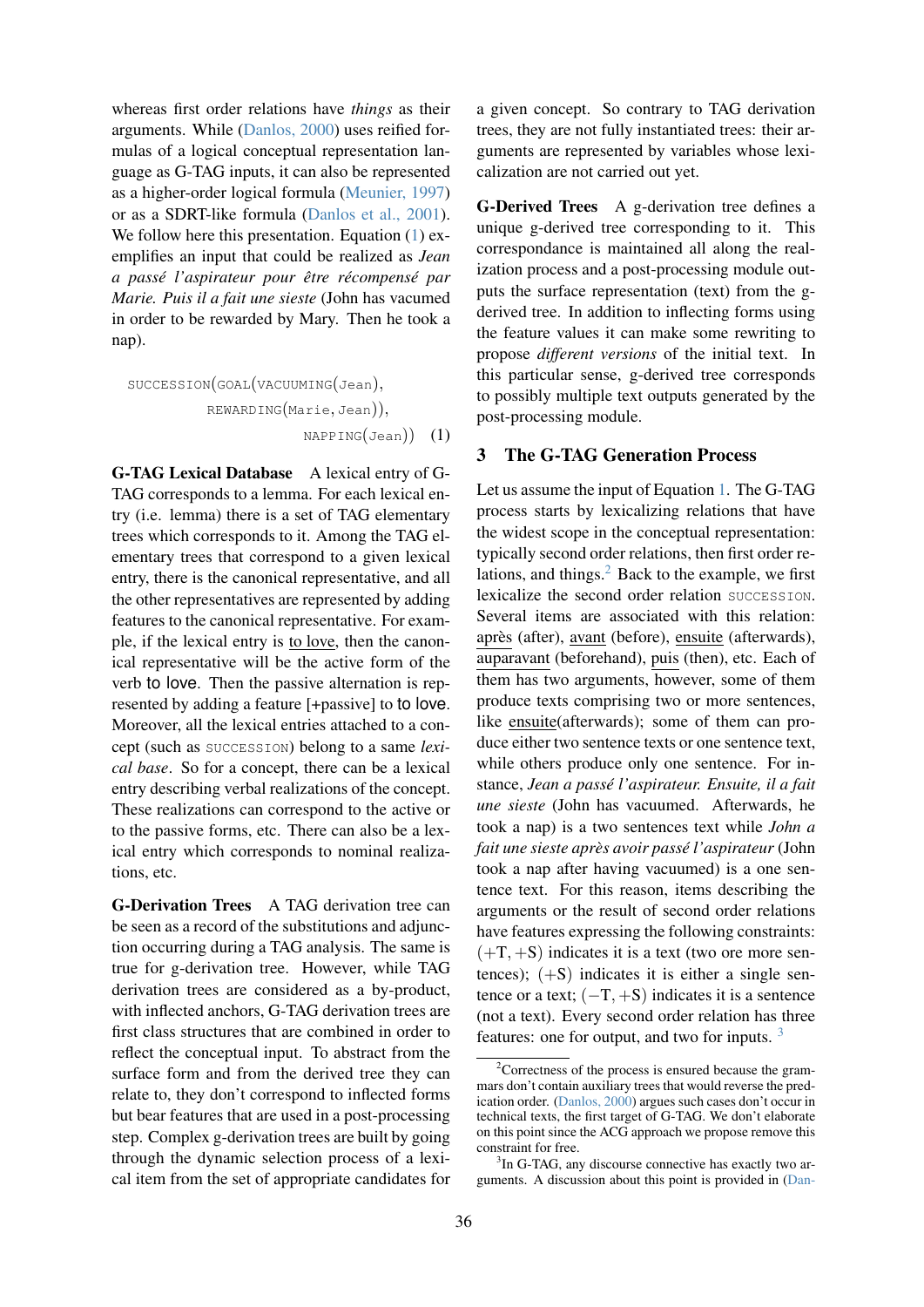Let us assume that the G-TAG g-derivation tree ensuite( $+T$ ,  $+S$ ) belonging to the lexical database associated with the concept SUCCESSION is first chosen, resulting in a text rather than a sentence (illustrated by the leftmost g-derivation tree of Figure 1 . The process then tries to realize its two arguments. The first one involves the GOAL relation that can be realized either by pour (in order to) or by pour que (so that), as exemplified by the rightmost g-derivation trees of Figure 1. Both have features  $(-T, +S)$  for the inputs (i.e. arguments) and return a tree labeled at the root by  $(-T, +S)$ .

| ensuite              |             | pour                  |           | pour que          |            |  |
|----------------------|-------------|-----------------------|-----------|-------------------|------------|--|
| $(+T, +S)$           |             | $(-T, +S)$            |           | $(-T, +S)$        |            |  |
| $arg1 / \qquad arg2$ |             | arg1/                 | \arg2     | arg1/             | \arg2      |  |
| (1st event)          | (2nd event) | $(\angle$ ACTION)     | (PURPOSE) | $(\angle$ ACTION) | (PURPOSE)  |  |
| $(+S)$               | $(+S)$      | $(-T, +S)$ $(-T, +S)$ |           | $(-T, +S)$        | $(-T, +S)$ |  |

Figure 1: G-derivation trees samples

Despite pour and pour que bearing the same features, the syntactic trees corresponding to pour and pour que are quite different. For pour que S substitution nodes can be substituted by two tensed sentences, while pour takes a finite sentence and a "sentence" in the infinitive form without any nominal subject. Figure 2 shows the associated elementary trees. Selecting one or the other during the generation process restricts the possible realizations for the arguments. This is enforced by a feature associated to the elementary tree, namely the (+reduc-subj) feature as shown in Fig. 3. Again, we may assume that G-TAG selects pour,



Figure 2: Elementary trees of *pour que* (so that) and *pour* (in order to)

which will enforce, because of the associated elementary trees, that the subject of the first and the second arguments are the same. Afterwards, we need to lexicalize these two arguments with a common subject Jean. From a semantic point of view, the agent of VACUUMING has to be the beneficiary of REWARDING (the rewardee). VACUUMING can only be lexicalized as passer-l'aspirateur (run-thevacuum-cleaner), while there are several lexicallos, 2000).

ization options for the REWARDING: récompenser  $($ to reward $)$ , donner-récompense  $($ to give-reward $)$ , and recevoir-récompense (to receive-reward). Let us notice that donner-récompense does not meet the constraint on a shared subject as it cannot have the rewardee as its subject<sup>4</sup>. The remaining options are: recevoir-récompense, whose canonical representation has the rewardee as subject; and récompense whose passive construction has the rewardee as subject. s Assuming a choice of récompenser $[+$ passive],<sup>5</sup> the lexicalizations of the arguments of the first order relations remain. As Marie occurs only once and in subject position, it can only be lexicalized as *Marie*. On the other hand, Jean three times: one will be the implicit subject of the subordinate, then as argument of VACUUMING and NAPPING. Therefore it can be either lexicalized in both of the cases as Jean, or Jean and the pronoun il (*he*). In G-TAG, there are some post-processing rules that take care of the generation of referring expressions, but not in a really principled way so we do not demonstrate them here. We assume a lexicalization by Jean in both cases. Figure 3 shows the g-derivation tree associated with the input of Equation 1 and Fig. 4 show the unique resulting (non-flected) derived tree. The post-processing modules then outputs: *Jean a passe l'aspirateur pour ´ etre r ˆ ecompens ´ e´ par Marie. Ensuite, il a fait une sieste.* (John vacuumed in order to be rewarded by Mary. Afterwards, he took a nap.)



Figure 3: Fully instantiated g-derivation tree

### 4 ACG Definition

| Abstract |  | Categorial                                  |  |  | <b>Grammars</b> |  |  |
|----------|--|---------------------------------------------|--|--|-----------------|--|--|
|          |  | $(ACGs)$ (de Groote, 2001) are a type theo- |  |  |                 |  |  |

<sup>&</sup>lt;sup>4</sup>It lacks passivation in French and there is no form equivalent to: John was given a reward by Mary.

<sup>&</sup>lt;sup>5</sup>Of course, all these branching points offer several realizations of the same entry. But for explanatory purposes, we describe only one at each step.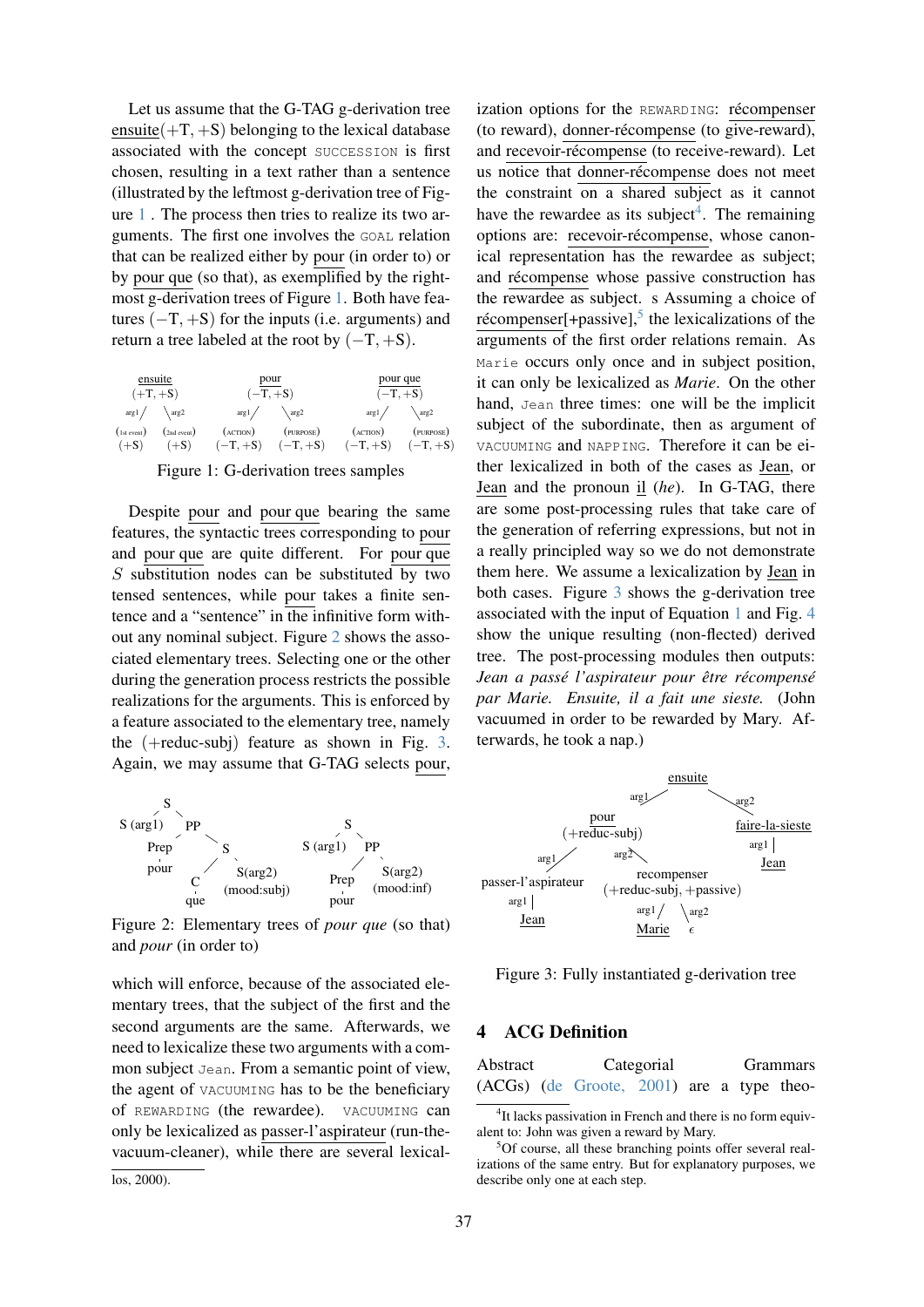

Figure 4: Non-inflected derived tree

retical framework that is able to encode several grammatical formalisms (de Groote and Pogodalla, 2004). An ACG defines two languages: the abstract one and the object one. The abstract level describe the admissible parse structures and a *lexicon* maps these structures to the ones we observe at the object level (strings for surface forms, logical formulas for semantic forms). In all cases, the considered languages are sets of  $\lambda$ -terms that generalize string and tree languages.

Definition. *A* higher-order linear signature *(also called a* vocabulary*)* is defined to be a triple  $\Sigma$  =  $\langle A, C, \tau \rangle$ *, where:* 

- A *is a finite set of atomic types (also noted*  $A_{\Sigma}$ ),
- C is a finite set of constants (also noted  $C_{\sigma}$ ),
- *and*  $\tau$  *is a mapping from* C *to*  $\mathscr{T}_A$  *the set of types built on A:*  $\mathscr{T}_A ::= A | \mathscr{T}_A \rightarrow \mathscr{T}_A$  *(also noted*  $\mathscr{T}_{\Sigma}$ *).*

*Given a higher-order linear signature* Σ*,* Λ(Σ) *is the set of*  $\lambda$ *-terms built on*  $\Sigma$ *, and for*  $t \in \Lambda(\Sigma)$ *and*  $\alpha \in \mathcal{I}_{\Sigma}$  *such that t has type*  $\alpha$ *, we note t :*  $\alpha$ *(the* Σ *subscript is omitted when obvious from the context).*

Definition. *An* abstract categorial grammar *is a quadruple*  $\mathscr{G} = \langle \Sigma, \Xi, \mathscr{L}, s \rangle$  *where:* 

- *1.* Σ *and* Ξ *are two higher-order linear signatures, which are called the* abstract vocabulary *and the* object vocabulary*, respectively;*
- 2.  $\mathcal{L}: \Sigma \longrightarrow \Xi$  *is a lexicon from the abstract vocabulary to the object vocabulary. It is a homomorphism that maps types and terms built on* Σ *to types and terms built on* Ξ *as follows:*
	- *if*  $\alpha \to \beta \in \mathcal{F}_{\Sigma}$  *then*  $\mathcal{L}(\alpha \to \beta)$  =  $\mathscr{L}(\alpha) \to \mathscr{L}(\beta)$
	- *if*  $x \in \Lambda(\Sigma)$  (resp.  $\lambda x.t \in \Lambda(\Sigma)$  and  $t u \in \Lambda(\Sigma)$ *)* then  $\mathscr{L}(x) = x$  (resp.  $\mathscr{L}(\lambda x.t) = \lambda x.\mathscr{L}(t)$  and  $\mathscr{L}(t u) =$

 $\mathscr{L}(t) \mathscr{L}(u)$ 

*It is then enough to define* L *on the atomic types and on the constants of* Σ *to define it on all types and terms, provided that for any constant*  $c : \alpha$  *of*  $\Sigma$  *we have*  $\mathscr{L}(c) : \mathscr{L}(\alpha)$ *. We note*  $t:=\mathcal{G} u$  *if*  $\mathcal{L}(t) = u$  *and omit the*  $\mathcal{G}$ *subscript if obvious from the context.*

*3.*  $s \in \mathcal{T}_{\Sigma}$  *is a type of the abstract vocabulary, which is called the* distinguished type *of the grammar.*

Table 1 provides an ACG example G*d-ed trees* where the abstract typed constants of Σ*der*<sup>θ</sup> encode the combinatorial properties of the associated (through the lexicon L*d-ed trees*) elementary trees.

**Definition.** *The* abstract language *of an ACG*  $\mathscr G$  =  $\langle \Sigma, \Xi, \mathscr{L}, s \rangle$  is  $\mathcal{A}(\mathscr{G}) = \{ t \in \Lambda(\Sigma) \mid t : \Sigma s \}$ *The* object language *of the grammar*  $\mathcal{O}(\mathscr{G})$  =  $\{t \in \Lambda(\Xi) \mid \exists u \in \mathcal{A}(\mathcal{G}), t = \mathcal{L}_G(u)\}\$ 

For instance, the term  $C_{reward}$  I<sub>S</sub> I<sub>v</sub>  $C_{Mary}$   $C_{Jean}$ :  $S \in \mathscr{G}_{d\textrm{-}ed \textrm{-}trees}$ , and its image, the derived tree for *Marie recompense Jean ´* (Mary rewards John).

It is important to note that, from a purely mathematical point of view, there is no structural difference between the abstract and the object vocabulary: both are higher-order signatures. This allows for combining ACGs in different ways:

- by having a same abstract vocabulary shared by several ACGs: this can be used to make two object terms (for instance a string and a logical formula) share the same underlying structure. G*d-ed trees* and G*Log* in Fig. 5 illustrate such a composition.
- by making the abstract vocabulary of one ACG the object vocabulary of another ACG, allowing for the control of the admissible structures of the former by the latter. G*yield* and G*d-ed trees* in Fig. 5 illustrate such a composition.



Figure 5: ACG architecture for TAG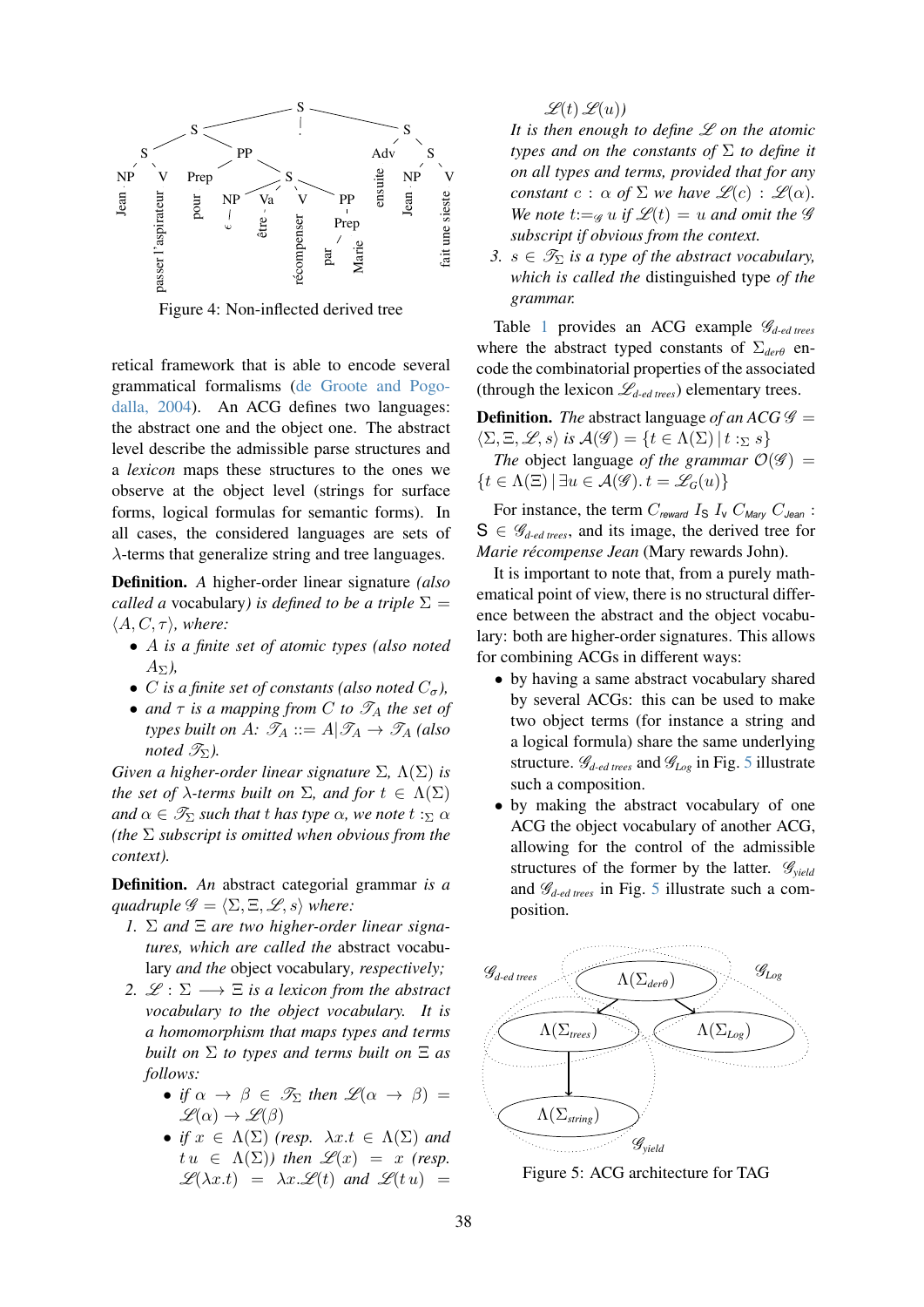Crucial to our analysis is that ACG parsing of a term  $u$  amounts to finding an abstract term  $t$ such that  $t:= u$ , no matter whether u represents a string, a tree, or a logical formula. This can be done in polynomial time for ACGs whose abstract constant types are at most of order 2: second order ACGs as (Kanazawa, 2007) shows.<sup>6</sup> The result relies on a reduction of the parsing problem to Datalog querying where the term to be parsed is stored in a database. Interestingly, this database can represent a set of terms (Kanazawa, 2011, Section 4.2) and the query reduces to checking whether at least one of them can be retrieved. This allows the query associated with a term representing a logical formula to extend to all the terms that are equivalent modulo the associativity and the commutativity of the conjunction.

# 5 ACG Encoding

#### 5.1 TAG as ACG

Because ACG considers both the abstract language and the object language, the encoding of TAG into ACG makes (abstract) terms representing derivation trees primary. The encoding uses two ACGs  $\mathscr{G}_{d\textrm{-}ed \textrm{ trees}} = \langle \Sigma_{\textit{der}\theta}, \Sigma_{\textit{trees}}, \mathscr{L}_{d\textrm{-}ed \textrm{ trees}}, \mathsf{S} \rangle$ and  $\mathscr{G}_{\text{yield}} = \langle \Sigma_{\text{trees}}, \Sigma_{\text{string}}, \mathscr{L}_{\text{yield}}, \tau \rangle$ .

We exemplify the encoding<sup>7</sup> of a TAG analyzing  $(2)$  in Fig.  $6<sup>8</sup>$ 

(2) *Marie recompense ´ ensuite Jean* Mary rewards then John

This sentence is usually analyzed in TAG with a derivation tree where the adverb adjoins at the v node.

The three higher-order signatures are:

 $\Sigma_{\text{der}\theta}$ : Its atomic types include S, v, np, S<sub>A</sub>,  $V_A$ ... where the X types stand for the categories  $X$  of the nodes where a substitution can occur while the  $X_A$  types stand for the categories  $X$  of the nodes where an adjunction can occur. For each elementary tree  $\gamma_{\text{lex. entry}}$  it contains a constant  $C_{\text{lex. entry}}$  whose type is based on the adjunction and substitution sites as Table 1 shows. It additionally contains constants  $I_X$  :  $X_A$  that are meant to provide a fake auxiliary tree on adjunction sites where no adjunction actually takes place in a TAG derivation.

 $\Sigma$ <sub>trees</sub>: Its unique atomic type is  $τ$  the type of trees. Then, for any  $X$  of arity  $n$  belonging to the ranked alphabet describing the elementary trees of the TAG, we have a constant n times

$$
X_n:\overbrace{\tau\multimap\cdots\multimap\tau}\multimap\tau
$$

 $\Sigma$ <sub>string</sub>: Its unique atomic type is σ the type of strings. The constants are the terminal symbols of the TAG (with type  $\sigma$ ), the concatenation  $+ : \sigma \multimap \sigma \multimap \sigma$  and the empty string ε : σ.

Table 1 illustrates  $\mathscr{L}_{d\textrm{-}ed \textrm{-}trees}$ .<sup>9</sup>  $\mathscr{L}_{yield}$  is defined as follows:

- $\mathscr{L}_{\text{yield}}(\tau) = \sigma;$
- for  $n > 0$ ,  $\mathscr{L}_{\text{yield}}(X_n) = \lambda x_1 \cdots x_n \cdot x_1 +$  $\cdots + x_n;$
- for  $n = 0$ ,  $X_0$ :  $\tau$  represents a terminal symbol and  $\mathscr{L}_{\text{yield}}(X_0) = X$ .

Then, the derivation tree, the derived tree, and the yield of Fig. 6 are represented by:





$$
\gamma_5 = C_{reward} I_S (C_{then}^V I_S) C_{Marie} C_{Jean}
$$
  
\n
$$
\mathcal{L}_{d-ed\ treeS}(\gamma_5)
$$
  
\n
$$
= S_3 (np_1 \ Marie)
$$
  
\n
$$
(v_2 (v_1 \ récompense) \ ensuite) (np_1 Jean)
$$
  
\n
$$
\mathcal{L}_{yield}(\mathcal{L}_{d-ed\ treeS}(\gamma_5)) = Marie + récompense
$$
  
\n
$$
+ ensuite + Jean
$$

### 5.2 G-TAG as ACG

In order to model G-TAG in ACG, first we need to design the abstract signature Σ*g-der*<sup>θ</sup> in which we can have entries for G-TAG. This entries will reflect the ideology that G-TAG is based on. For instance, in G-TAG discourse level words like *ensuite* can take as its arguments texts and sentences and produces text. In order to model this, we introduce types S and T. Then, we can define  $D_{\text{then}}^{SS}$ : S  $\rightarrow$  S  $\rightarrow$  T, which means that  $D_{\text{then}}^{SS}$  has takes two arguments of type S and returns a result of type T. As in G-TAG, *ensuite* can take two

<sup>6</sup> It actually extends this result to *almost* linear object terms where variables with atomic type can be duplicated, as it commonly happens at the semantic level.

<sup>&</sup>lt;sup>7</sup>This corresponds to the systematic encoding of (Pogodalla, 2009) of TAG and its semantics into ACG.

<sup>&</sup>lt;sup>8</sup>We follow the grammar of (Abeillé, 2002).

<sup>&</sup>lt;sup>9</sup>With  $\mathscr{L}_{d\textrm{-}ed \textrm{-} trees}(X_A) = \tau \multimap \tau$  and for any other type  $X, \mathscr{L}_{d\text{-}ed trees}(X_A) = \tau.$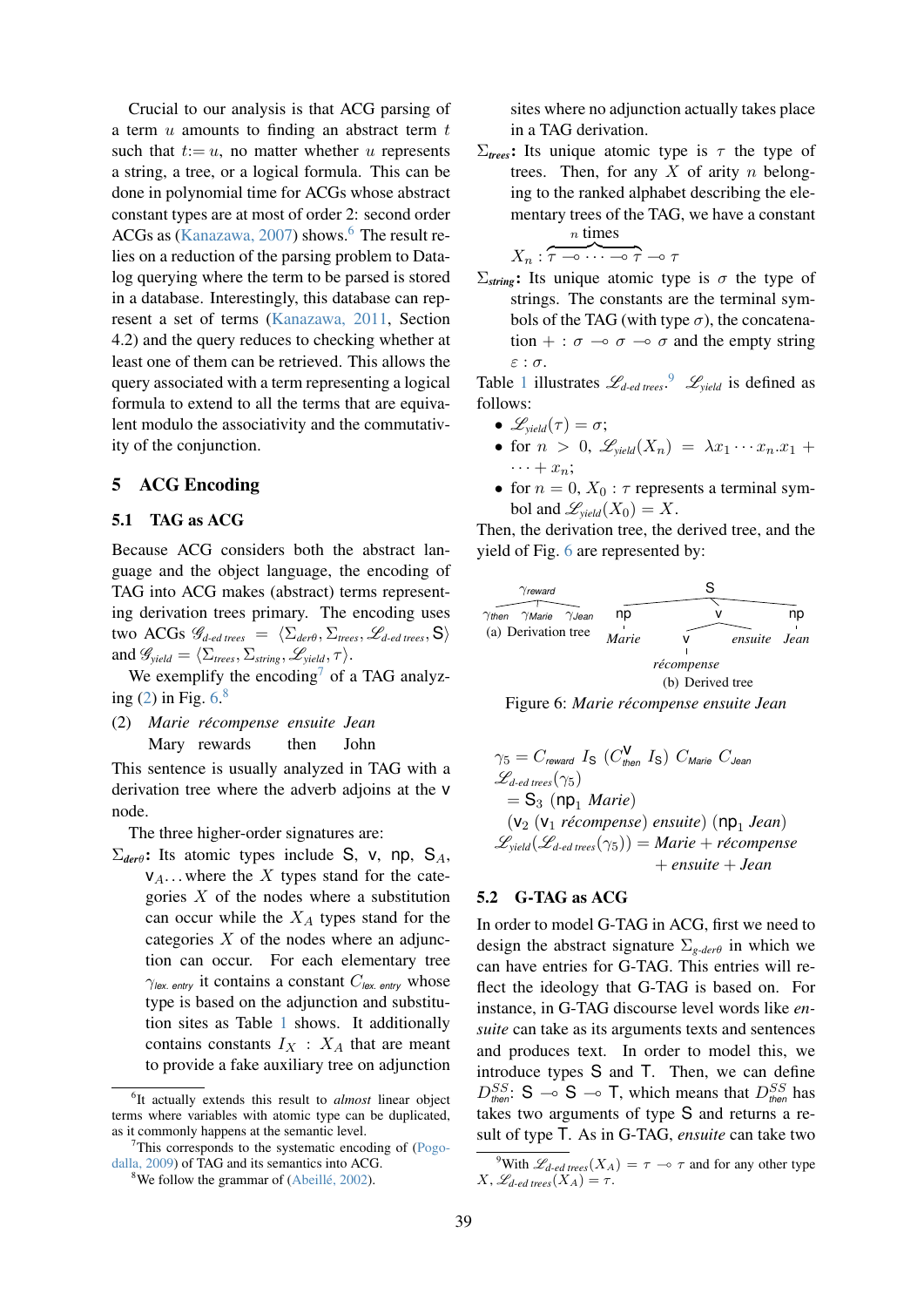| Abstract constants of $\Sigma_{der\theta}$                             | Their images by $\mathcal{L}_{d\textrm{-}ed trees}$                                                                                                                                                                                                                          | The corresponding TAG trees                                        |
|------------------------------------------------------------------------|------------------------------------------------------------------------------------------------------------------------------------------------------------------------------------------------------------------------------------------------------------------------------|--------------------------------------------------------------------|
| $C_{Jean}$ : np                                                        | $\frac{1}{1}$ CJean $\frac{1}{1}$ = np <sub>1</sub> Jean                                                                                                                                                                                                                     | np<br>$\gamma$ Jean $=$<br>Jean                                    |
| $C_{\text{then}}^{\mathbf{V}}$ : $\mathsf{V}_A \multimap \mathsf{V}_A$ | $c_{\text{then}}^{\mathsf{V}} = \begin{pmatrix} \tau - \sigma \tau \\ \lambda^0 v x \cdot v \end{pmatrix} \begin{pmatrix} \tau - \sigma \tau \\ \tau \end{pmatrix}$                                                                                                          | $\gamma_{\text{then}} = \frac{v}{\sqrt{\frac{v}{\text{ensuite}}}}$ |
| $C_{\text{reward}}: S_A \rightarrow V_A \rightarrow np$                | $\Big  \begin{array}{cc} (\tau \multimap \tau) \multimap (\tau \multimap \tau) \multimap \tau \\ \multicolumn{3}{c}{}_{\textit{Creward}} & \multimap \tau \multimap \tau \end{array} \label{eq:1}$<br>$=\lambda^{\circ}$ avso.a (S <sub>3</sub> s (v ( $v_1$ récompense)) o) | $\gamma$ reward $=$<br>np<br>np<br>v<br>récompense                 |
| $I_X: X_A$                                                             | $\lambda x . x : \tau \multimap \tau$                                                                                                                                                                                                                                        |                                                                    |

Table 1: A TAG as an ACG: L*d-ed trees* and L*log.sem* lexicons

texts as arguments and return text as well, we need to do have another entry for modeling this fact. This makes us to introduce another constant  $D_{\text{then}}^{TT}$ :  $T \rightarrow T$   $\rightarrow$  T. For the same kind of reason, we introduce following constants:  $D_{\text{then}}^{ST}$ : S  $\multimap$  T  $\multimap$  T,  $D_{\text{then}}^{TS}$  and  $T \to S \to T$ . Other relations, like *auparavant* is modeled in the same way as *ensuite* in Σ*g-der*θ.

Apart from *ensuite* and *auparavant*, there are connectives as *avant* (before) and *apres`* (after) that need to be modeled differently from *ensuite*. Indeed, while *ensuite* results in a text, placing side by side a text and a sentence separated with a period, *avant* and *apres`* in French combine in a single sentence a (full) clause and an infinitive clause with an implicit subject: the one of the first clause. It is clear that in order to type *avant* and *apres`* in the Σ*g-der*<sup>θ</sup> signature, one should use a type which schematically looks as  $\dots \multimap S$ . On the other hand, one needs to give the exact type to them. Despite that in TAG and G-TAG *avant* and *apres`* take two sentential arguments (labelled by S), the second argument bears a feature indicating it lacks the subject and that the latter has to be shared with the first sentence. For instance: *Jean a fait une sieste apres avoir pass ` e l'aspirateur ´* (John took a nap after having vacuumed), here the subject of *avoir passé l'aspirateur* (having vacuumed) is *Jean*, which comes from the sentence Jean a fait une sieste (John took a nap). So, *Jean a fait une sieste* (John took a nap) can be seen as a sentence whose subject is shared by another sentence as well. In order to model this point, we use following type: Sws  $\multimap$  Sh  $\multimap$  np  $\multimap$  S. Indeed, the Sws and the Sh types correspond to the type of sentences missing a subject. Furthermore, we need to model *pour* and *pour que*, which were introduced in order to lexicalize the GOAL relation in G-TAG. First, let us have a look at *pour que*. It can

take as its arguments two complete (from a syntax point of view) sentences and results in a sentence as in: *Il travaille pour que vous puissiez manger*. So, D*pour que*, which is an entry corresponding to *pour que*, can be assigned a  $S \sim S \sim S$  type. The syntactic difference between *pour que* and *pour* was highlighted in Section 3: *pour* takes as arguments a complete sentence and an infinitive form of a sentence missing a subject whose subject comes from the first argument. Thus, in this case, similarly to case of *avant* and *après*. *pour* has to be modeled as an entry that has type Sws  $\sim$  Sinf  $\sim$  np  $\sim$  S, where Sinf stands for the type of an infinitive form of a clause missing a subject. We also need to deal with encoding different forms of a verb. For instance, récompenser has an active and a passive form. In G-TAG derivation, both of them can be encountered. In order to model this fact, two different entries are introduced: one for the passive form and one for the active form, which is the canonical construction for récompenser. So, we need to have two distinct entries  $D_{recompense}^{passive}$  and  $D_{recompense}^{active}$ , and both of them have type  $S_A \multimap v_A \multimap np \multimap np \multimap S$ . Moreover, (Danlos, 2000) poses the problem that G-TAG cannot handle a text where the adverb adjoin at the v node rather than on the S node as in: *Jean a passé l'aspirateur. Il a*  $[ensure]$  *fait une sieste* (John vacuumed. He  $[then]$  took a nap.) According to (Danlos, 2000) modelling such text production requires a formalism more powerful than TAG. In the ACG framework, this observations translates into defining an entry  $D_{\text{then}}^{\mathbf{V}}$  : S  $\multimap$  ( $v_A \multimap$  S)  $\multimap$ T in  $\Sigma_{g\text{-}der\theta}$  which is third order and that is, as such, beyond the TAC into ACG encoding (that only requires second-order types).<sup>10</sup> This also offers a

 $10$ Currently, there is no theoretical complexity result for parsing such ACG fragments. However, in this particu-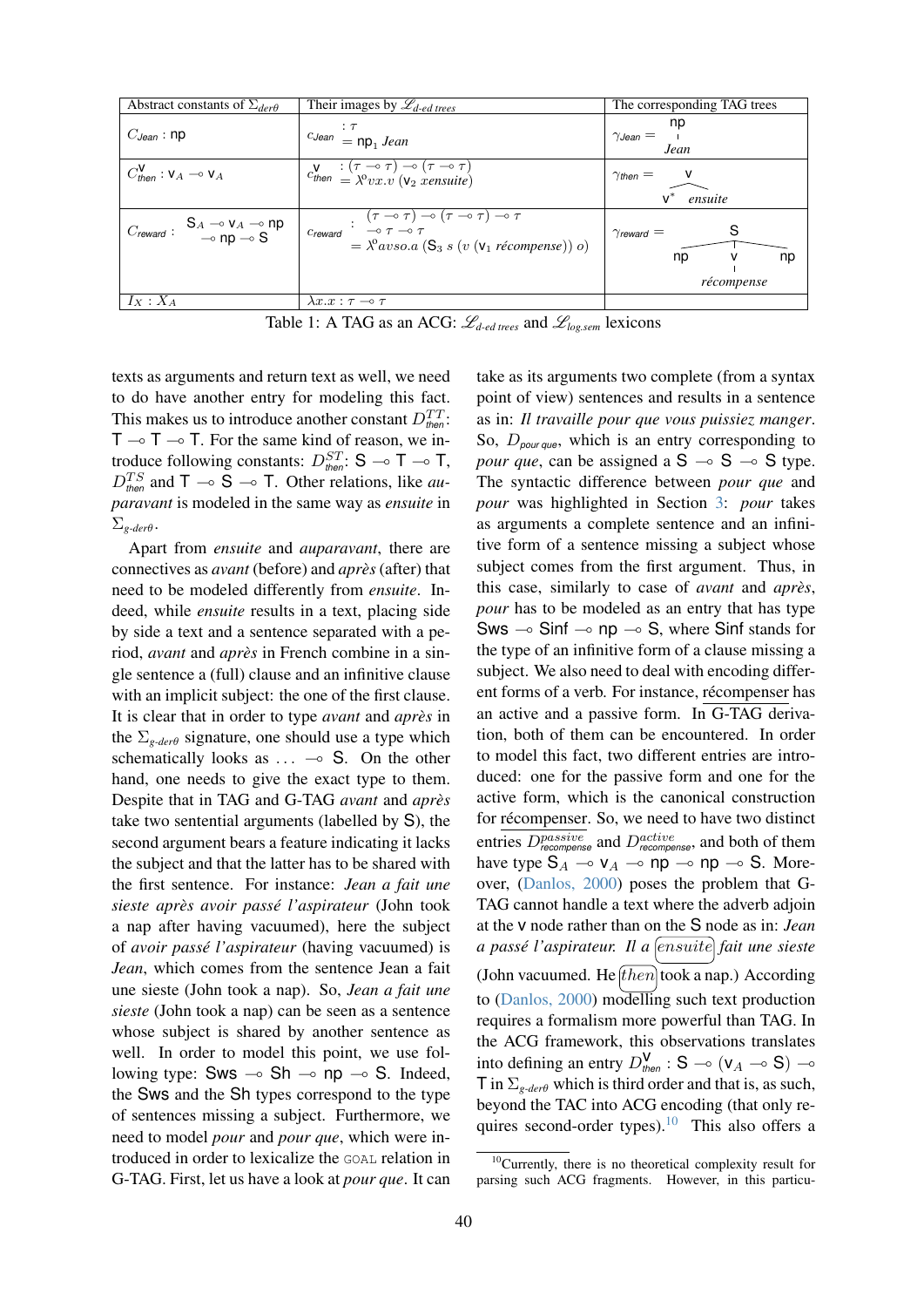general mechanism for providing constants encoding adverbial connectives with two arguments as in discourse grammars such as D-STAG (Danlos, 2011), but contrary to D-LTAG where one of the arguments is anaphorically given from the preceding discourse (Webber, 2004).

G-Derivation Trees to Derivation Trees We translate terms of  $\Sigma_{g\text{-}der\theta}$ , which correspond to gderivation trees, into the TAG derivation tree language defined on Σ*der*<sup>θ</sup> using the lexicon L*der-der* of Table 2. It is interesting to see how to inter-

$$
\mathcal{L}_{der-der}(S) = \mathcal{L}_{der-der}(T) = \mathcal{L}_{der-der}(Sws)
$$
  
\n
$$
= \mathcal{L}_{der-der}(Sinf) = \mathcal{L}_{der-der}(Sh)
$$
  
\n
$$
= S
$$
  
\n
$$
\mathcal{L}_{der-der}(S_A) = S_A
$$
  
\n
$$
\mathcal{L}_{der-der}(V_A) = V_A
$$
  
\n
$$
\mathcal{L}_{der-der}(I_S) = n_p
$$
  
\n
$$
\mathcal{L}_{der-der}(I_S) = I_S
$$
  
\n
$$
\mathcal{L}_{der-der}(I_V) = I_V
$$

Table 2: The L*der-der* lexicon

pret  $D_{\text{then}}^{\mathbf{V}}$ : S  $\rightarrow$  ( $\mathsf{v}_A \rightarrow$  S)  $\rightarrow$  T into  $\Sigma_{\text{der}\theta}$ . For this reason, we introduce in  $\Sigma_{der\theta}$  the following constant:  $\mathbb{S}_2$  :  $S \sim S \sim S$  that allows for combining two sentences with a period. Now, it is possible to translate  $D_{\text{then}}^{\mathsf{V}}$  into  $\Sigma_{\text{der}\theta}$  as fol- $\lim_{M \to \infty} \mathcal{L}_{der-der}(D_{\text{then}}^{\mathbf{V}}) = \frac{\lambda^{\circ} S_1^{(m)}}{S_2 \cdot S_2} \cdot S_1^{(m)}(S_2 C_{\text{then}}^{\mathbf{V}}).$ It means that  $D_{\text{then}}^{\mathbf{V}}$  is interpreted as performing both the operation of combining two sentences with a period and the adjunction of *ensuite* on the v node of the second sentence.

G-Derived Trees as Interpretation of G-Derivation Trees As soon as g-derivation trees as term built on Σ*g-der*<sup>θ</sup> are interpreted as term built on  $\Sigma_{der\theta}$ , we can map them to derived trees. Thus, by composing the two lexicons L*der-der* and  $\mathcal{L}_{d\textrm{-}ed \textrm{-}trees}$  we can get directly from G-TAG into derived trees

### 5.3 From G-TAG to Montague Style Semantics Using ACGs

(Pogodalla, 2009) defines a signature Σ*Log* and a lexicon  $\mathscr{L}_{Log}$  from  $\Sigma_{der\theta}$  to  $\Sigma_{Log}$ . The entries in Σ*Log* have Montague like semantics. The lexicon translates a derivation tree into a corresponding formula. We will use the same kind of semantic language for conceptual representations. In other words, our language will produce the formulas that are used in the conceptual representation of G-TAG, while we will stick to the Montague style translations from syntax to semantics.

So, we define a signature Σ*conrep* of conceptual representation that is similar to the one of (Pogodalla, 2009). Σ*conrep* defines two atomic types e and t and constants such as:  $j, m \dots$  of type e, the constant REWARD of type  $e \multimap e \multimap t$ , the constant CLAIM of type  $e \multimap t \multimap t$  and the constant SEEM of type  $t \multimap t$ . Moreover, we have constants SUCC, GOAL of type  $t \to t \to t$ .

We are able to translate Σ*g-der*<sup>θ</sup> into Σ*conrep* with the help of the lexicon L*der-con*. The lexicon L*der-con* is extension of the lexicon defined in (Pogodalla, 2009), because we are adding to the domain (i.e. abstract language) the constants that are not in the Σ*der*θ.

$$
\mathcal{L}_{der-con}(\mathbf{S}) = \mathcal{L}_{der-con}(\mathbf{T}) = t
$$
\n
$$
\mathcal{L}_{der-con}(\mathbf{v}_A) = (e \to t) \to (e \to t)
$$
\n
$$
\mathcal{L}_{der-con}(\mathbf{S}_A) = t \to t
$$
\n
$$
\mathcal{L}_{der-con}(\mathbf{np}) = (e \to t) \to t
$$
\n
$$
\mathcal{L}_{der-con}(\mathbf{np}) = (e \to t) \to t
$$
\n
$$
\mathcal{L}_{der-con}(\mathbf{D}_{fean}) = \mathcal{R} \circ \mathbf{P}.\mathbf{P}(\mathbf{j})
$$
\n
$$
\mathcal{L}_{der-con}(\mathbf{D}_{then}^{ST}) = \mathcal{L}_{der-con}(\mathbf{D}_{then}^{SS})
$$
\n
$$
= \mathcal{L}_{der-con}(\mathbf{D}_{then}^{TS})
$$
\n
$$
= \mathcal{L}_{der-con}(\mathbf{D}_{then}^{TS})
$$
\n
$$
= \mathcal{L}_{der-con}(\mathbf{D}_{then}^{T})
$$
\n
$$
= \lambda_{S2} s_1 . \text{SUCC } s_2 s_1
$$
\n
$$
\mathcal{L}_{der-con}(\mathbf{D}_{bet}^{ST}) = \mathcal{L}_{der-con}(\mathbf{D}_{bet}^{S})
$$
\n
$$
= \mathcal{L}_{der-con}(\mathbf{D}_{bet}^{ST})
$$
\n
$$
= \mathcal{L}_{der-con}(\mathbf{D}_{bet}^{T})
$$
\n
$$
= \mathcal{L}_{der-con}(\mathbf{D}_{bet}^{T})
$$
\n
$$
= \lambda^o s_1 s_2 . \text{SUCC } s_2 s_1
$$
\n
$$
\mathcal{L}_{der-con}(\mathbf{D}_{rewards}) = \lambda^o s a O S . s (S(a(\lambda^o x . O(\lambda^o y \cdot
$$
\n(**REWARD** x y))))

Note that the interpretation of np is  $\llbracket np \rrbracket =$  $(e \rightarrow t) \rightarrow t$ , using a non-linear implication (but almost linear). Typically, the sharing of the subject by the two clauses related by *pour* or *avant de* induces non linearity.

The Sinf, Sh, and Sws types all are interpreted as  $\ln p \sim \|\mathbf{S}\| = ((e \rightarrow t) \rightarrow t)$  t as they denote clauses lacking a subject. Then we translate the constants  $D_{\text{pour}}, D_{\text{après}}$ , and  $D_{\text{avant}}$  in the following way:

$$
\mathcal{L}_{der-con}(D_{pour}) =
$$
  

$$
\lambda^{0} s_{1} \cdot \lambda^{0} s_{2} \cdot \lambda^{0} N \cdot N(\lambda x.(\text{GOAL}(s_{1}(\lambda P.P x)))
$$
  

$$
(s_{2}(\lambda P.P x))))
$$

$$
\mathcal{L}_{der-con}(D_{\text{apres}}) =
$$
  

$$
\lambda^{0} s_{1} \cdot \lambda^{0} s_{2} \cdot \lambda^{0} N \cdot N(\lambda x. (\text{SUCC}(s_{1}(\lambda P.P x)))
$$
  

$$
(s_{2}(\lambda P.P x))))
$$

lar case, we could use a second-order—and polynomial encoding of multi-component TAG into ACG.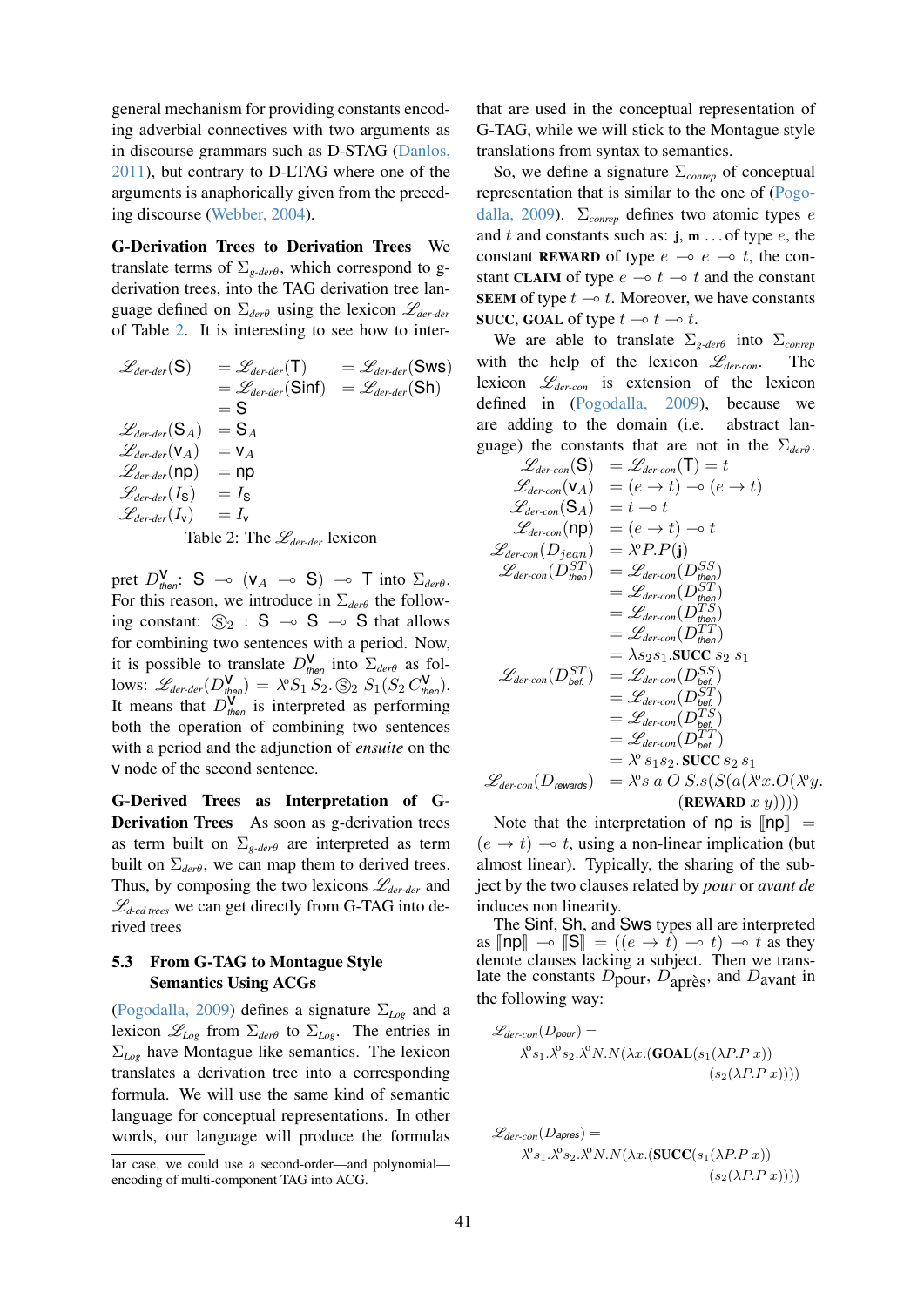$$
\mathcal{L}_{der-con}(D_{\text{avant}}) =
$$
  

$$
\lambda^{o} s_1 \cdot \lambda^{o} s_2 \cdot \lambda^{o} N \cdot N(\lambda x.(\text{SUCC}(s_2(\lambda P.P x)))
$$
  

$$
(s_1(\lambda P.P x))))
$$

## 5.4 The G-TAG Process as a Morphism Composition

We exemplify the whole process using the term  $T_0$  = SUCC(VAC(jean), REWARD(marie, jean)) of type  $t$ .<sup>11</sup> The terms representing the gderivation trees that generate this conceptual representation are the antecedents of  $T_o$  by  $\mathscr{L}_{der-con}^{-1}$ .  $\mathscr{L}_{dercon}^{-1}(T_0) = \{t_1, \ldots, t_8\}$  that all are of type T. They are given in Figure 7. Each of these retrieved terms  $t_1, \ldots, t_8$  are then mapped to terms representing TAG derivation trees, i.e. built on Σ*der*<sup>θ</sup> via the lexicon L*der-der*. They can be can in turn be interpreted as syntactic derived trees via the lexicon  $\mathcal{L}_{d\textrm{-}ed \textrm{ }trees}$ , and the latter can be interpreted as strings using the lexicon L*yield*. So from  $T_0$  we can have eight surface forms:  $\mathscr{L}_{\text{yield}}(\mathscr{L}_{\text{d-ed trees}}(\mathscr{L}_{\text{der-der}}(t_i))), i \in [1, 8].$  Let us show this process on the example of  $t_5$ <sup>12</sup>. It illustrates the generation of the example  $(3)$ .<sup>13</sup>

(3) *Jean* John *a passe l'aspirateur. ´* vacuumed. *Marie* Mary *a* récompensé ensuite rewarded afterwards John. *Jean.*

 $\mathscr{L}_{der\text{-}der}(t_5) = \bigcircledS_2 (C_{\text{vac}} I_S I_V C_{\text{jean}})$ (C*reward* ISC v *then*C*marie*C*jean*)

$$
\mathcal{L}_{d\textrm{-}ed \textrm{ trees}}(\mathcal{L}_{der\textrm{-}der}(t_5) =
$$
  
\n
$$
S_3 (S_2 (np_1 \textrm{ Jean})(v_1 \textrm{ a pass\'e l'aspirateur}))
$$

·  $(S_3(np_1 \text{ Marie})(v_2 \ (v_1 \text{ a récompensé}) \text{ ensuite})(np_1 \text{ Jean}))$ 

And the surface forms is given by composing the interpretations:

$$
\mathcal{L}_{yield}(\mathcal{L}_{d\text{-}ed\text{-}trees}(\mathcal{L}_{der\text{-}der}(t_5)) =
$$
  
Jean + a passé + l'aspirateur + . +  
Marie + a recompensé + ensuite + Jean

$$
\begin{array}{ll} t_1 &= D_{then}^{SS}(D_{\text{vac}}I_{\mathbf{S}}I_{\text{V}}D_{\text{jean}})(D_{\text{reward}}I_{\mathbf{S}}I_{\text{V}}D_{\text{main}}D_{\text{jean}}) \\ t_2 &= D_{then}^{SS}(D_{\text{vac}}I_{\mathbf{S}}I_{\text{V}}D_{\text{jean}})(D_{\text{reward}}^{passive}I_{\mathbf{S}}I_{\text{V}}D_{\text{main}}D_{\text{jean}}) \\ t_3 &= D_{\text{D}}^{SS}(D_{\text{reward}}I_{\mathbf{S}}I_{\text{V}}D_{\text{main}}D_{\text{jean}})(D_{\text{vac}}I_{\mathbf{S}}I_{\text{V}}D_{\text{jean}}) \\ t_4 &= D_{\text{bet}}^{SS}(D_{\text{reward}}^{passive}I_{\mathbf{S}}I_{\text{V}}D_{\text{jean}}D_{\text{main}}(D_{\text{vac}}I_{\mathbf{S}}I_{\text{V}}D_{\text{jean}}) \\ t_5 &= D_{\text{then}}^{W}(D_{\text{vac}}I_{\mathbf{S}}I_{\text{V}}D_{\text{jean}})(\lambda^{\alpha}a.D_{\text{reward}}I_{\mathbf{S}}a.D_{\text{main}}D_{\text{jean}}) \\ t_6 &= D_{\text{then}}^{W}(D_{\text{vac}}I_{\mathbf{S}}I_{\text{V}}D_{\text{jean}})(D_{\text{pressure}}I_{\mathbf{S}}I_{\text{V}}D_{\text{jean}}D_{\text{main}}) \\ t_7 &= D_{\text{after}}(D_{\text{vac}}^{sw}I_{\mathbf{S}}I_{\text{V}})(D_{\text{receive-rew}}I_{\mathbf{S}}I_{\text{V}}D_{\text{jean}})D_{\text{main}} \end{array}
$$

$$
t_8 = D_{\text{bef.}}(D_{\text{vac}}^{\text{sws}} I_S I_V)(D_{\text{receive-rew.}} I_S I_V D_{\text{jean}})D_{\text{marie}}
$$

Figure 7: Antecedents of  $T_0$  by  $\mathscr{L}_{der-con}$ 

### 6 Related Work

We can only quickly mention two related pieces of work. On the one hand, (Gardent and Perez-Beltrachini, 2010) also takes advantage of the formal properties underlying the tree language of derivation trees to propose a generation process using TAG grammars. On the other hand, (Nakatsu and White, 2010) also includes discourse relations in the grammar with *Discourse Combinatory Categorial Grammar* and a type-theoretical framework to provide a text (rather than sentence) generation process.

#### 7 Conclusion

This paper shows how G-TAG can be encoded as ACG. It relies on the fact that both G-TAG and the encoding of TAG within ACG make the derivation tree a primary notion. Then we can benefit from the polynomial reversibility of the ACG framework. It also offers a generalization of the process to all kinds of adjunctions, including the predicative ones. It also offers a new insight on discourse grammars for the adverbial connective encoding (Danlos, 2011). Note that contrary to an important part of G-TAG that offers a way (based on a semantic and a linguistic analysis) to rank the different realizations of a conceptual representation, we do not deal here with such preferences. As syntactic ambiguity treatment is not usually part of the syntactic formalism, we prefer the "realization ambiguity" treatment not to be part of the generation formalism. Finally, a crucial perspective is to integrate a theory of generation of referring expressions relying on type-theoretical approaches to dynamics semantics (de Groote, 2006; de Groote and Lebedeva, 2010) that would ensure a large compatibility with the ACG framework.

 $11$ The associated conceptual input is a simplified version of the conceptual input of Equation 1 without the GOAL concept and a replacement of the NAP one by the REWARDING one.

<sup>&</sup>lt;sup>12</sup>t<sub>5</sub> is such that  $\mathcal{L}_{der-der}(t_5) = \gamma_5$  and the term  $\gamma_5$  was used as example at Section 5.1.

<sup>&</sup>lt;sup>13</sup>For sake of simplicity we assume the adverb adjoins on the whole auxiliary+verb phrase rather than only on the auxiliary as it would be in French.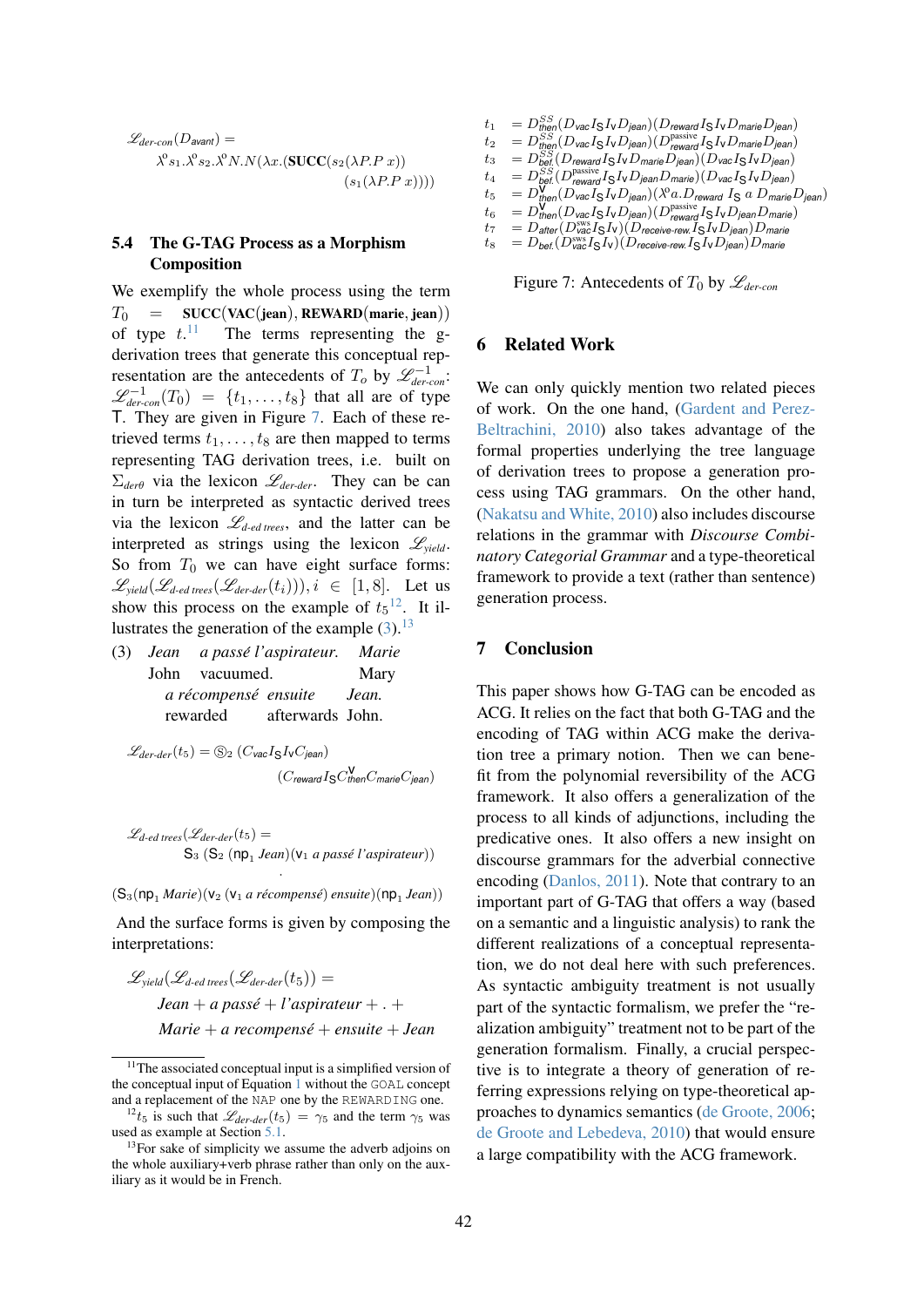#### References

- [Abeillé2002] Anne Abeillé. 2002. Une grammaire *électronique du français*. Sciences du langage. CNRS Editions.
- [Danlos et al.2001] Laurence Danlos, Bertrand Gaiffe, and Laurent Roussarie. 2001. Document sructuring a la SDRT. In Helmut Horacek, Nicolas Nicolov, ` and Leo Wanner, editors, *Proceedings of the ACL 2001 Eighth European Workshop on Natural Language Generation (EWNLG)*. http://aclweb. org/anthology/W/W01/W01-0803.pdf.
- [Danlos et al.2011] Laurence Danlos, Frédéric Meunier, and Vanessa Combet. 2011. EasyText: an operational NLG system. In *ENLG 2011, 13th European Workshop on Natural Language Generation*, September. http://hal.inria.fr/ inria-00614760/en/.
- [Danlos1998] Laurence Danlos. 1998. G-TAG : Un formalisme lexicalisé pour la génération de textes inspire de TAG. ´ *Traitement Automatique des Langues*, 39(2). http://hal.inria.fr/ inria-00098489.
- [Danlos2000] Laurence Danlos. 2000. G-TAG: A lexicalized formalism for text generation inspired by tree adjoining grammar. In Anne Abeillé and Owen Rambow, editors, *Tree Adjoining Grammars: Formalisms, Linguistic Analysis, and Processing*, pages 343–370. CSLI Publications.
- [Danlos2011] Laurence Danlos. 2011. D-STAG: a formalism for discourse analysis based on SDRT and using synchronous TAG. In Philippe de Groote, Markus Egg, and Laura Kallmeyer, editors, *14th conference on Formal Grammar - FG 2009*, volume 5591 of *LNCS/LNAI*, pages 64–84. Springer. http://dx.doi.org/10.1007/ 978-3-642-20169-1\_5.
- [de Groote and Lebedeva2010] Philippe de Groote and Ekaterina Lebedeva. 2010. Presupposition accommodation as exception handling. In *Proceedings of the SIGDIAL 2010 Conference*, pages 71–74, Tokyo, Japan, September. Association for Computational Linguistics. http://www.aclweb.org/ anthology/W/W10/W10-4313.
- [de Groote and Pogodalla2004] Philippe de Groote and Sylvain Pogodalla. 2004. On the expressive power of Abstract Categorial Grammars: Representing context-free formalisms. *Journal of Logic, Language and Information*, 13(4):421–438. http: //hal.inria.fr/inria-00112956.
- [de Groote2001] Philippe de Groote. 2001. Towards Abstract Categorial Grammars. In *Association for Computational Linguistics, 39th Annual Meeting and 10th Conference of the European Chapter, Proceedings of the Conference*, pages 148– 155. http://aclweb.org/anthology/P/ P01/P01-1033.pdf.
- [de Groote2006] Philippe de Groote. 2006. Towards a montagovian account of dynamics. In Masayuki Gibson and Jonathan Howell, editors, *Proceedings of Semantics and Linguistic Theory (SALT) 16*. http: //elanguage.net/journals/index. php/salt/article/view/16.1/1791.
- [Gardent and Perez-Beltrachini2010] Claire Gardent and Laura Perez-Beltrachini. 2010. RTG based surface realisation for TAG. In *Proceedings of the 23rd International Conference on Computational Linguistics (COLING 2010)*, pages 367–375, Beijing, China, August. Coling 2010 Organizing Committee. http://www.aclweb.org/anthology/ C10-1042.
- [Joshi and Schabes1997] Aravind K. Joshi and Yves Schabes. 1997. Tree-adjoining grammars. In G. Rozenberg and A. Salomaa, editors, *Handbook of formal languages*, volume 3, chapter 2. Springer.
- [Joshi et al.1975] Aravind K. Joshi, Leon S. Levy, and Masako Takahashi. 1975. Tree adjunct grammars. *Journal of Computer and System Sciences*, 10(1):136–163.
- [Kallmeyer and Romero2004] Laura Kallmeyer and Maribel Romero. 2004. LTAG semantics with semantic unification. In *Proceedings of TAG+7*, pages 155–162.
- [Kallmeyer and Romero2007] Laura Kallmeyer and Maribel Romero. 2007. Scope and situation binding for LTAG. *Research on Language and Computation*, 6(1):3–52. http://dx.doi. org/10.1007/s11168-008-9046-6.
- [Kanazawa2007] Makoto Kanazawa. 2007. Parsing and generation as datalog queries. In *Proceedings of the 45th Annual Meeting of the Association of Computational Linguistics (ACL)*, pages 176–183. http://www.aclweb.org/ anthology/P/P07/P07-1023.
- [Kanazawa2011] Makoto Kanazawa, 2011. *Parsing and generation as Datalog query evaluation*. Under review. http://research.nii.ac.jp/ ˜kanazawa/publications/pagadqe.pdf.
- [Meunier1997] Frédéric Meunier. 1997. *Implantation du formalisme de génération G-TAG*. Ph.D. thesis, Université Paris 7 — Denis Diderot.
- [Nakatsu and White2010] Crytal Nakatsu and Michael White. 2010. Generating with discourse combinatory categorial grammar. *Linguistic Issues in Language Technology*, 4(1). http: //elanguage.net/journals/index. php/lilt/article/view/1277/871.
- [Nesson and Shieber2006] Rebecca Nesson and Stuart M. Shieber. 2006. Simpler TAG semantics through synchronization. In *Proceedings of the 11th Conference on Formal Grammar*, Malaga, Spain, 29–30 July. CSLI Publications.